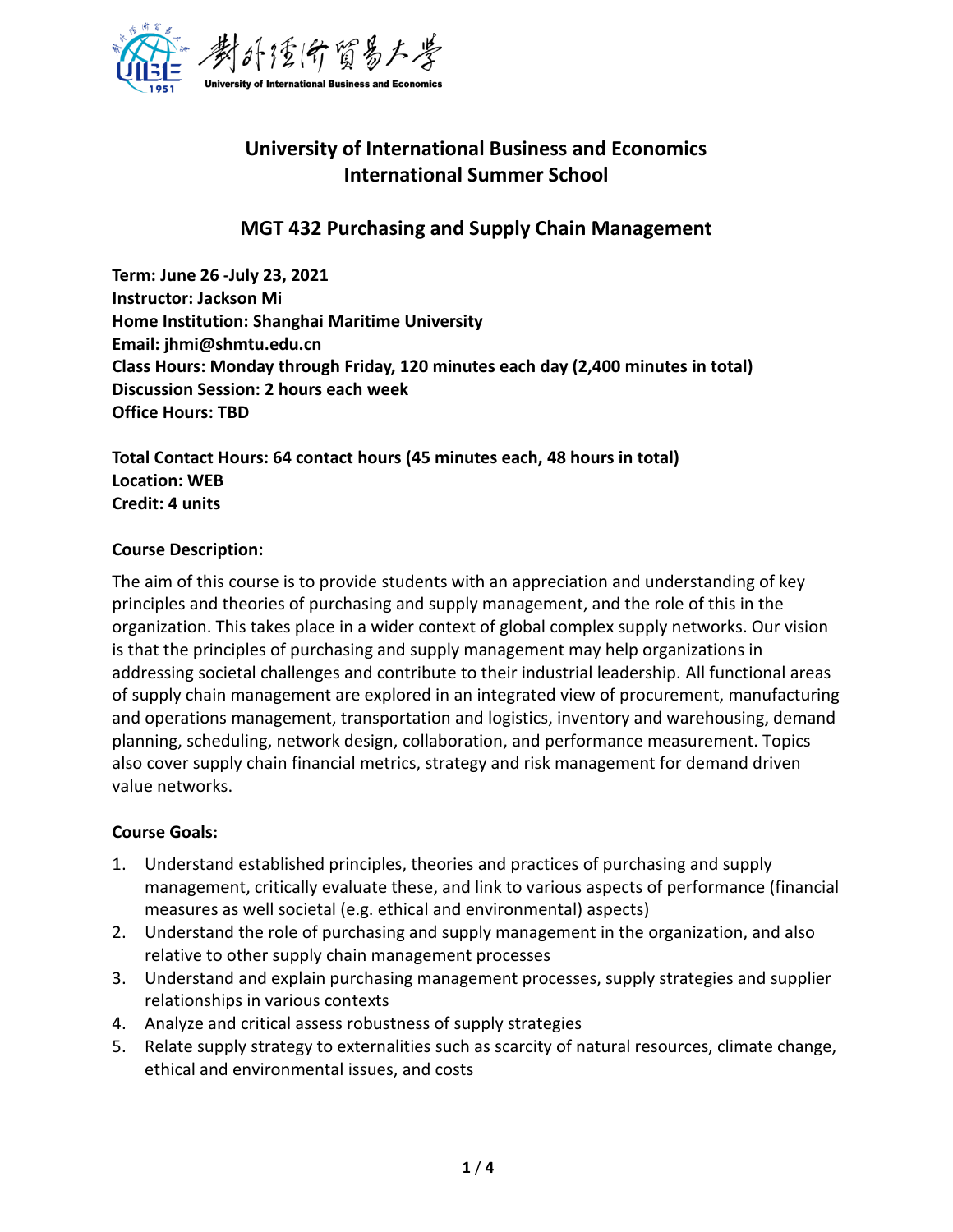

A student who satisfactorily completes this course should:

- 1. Students should be made aware of the demands placed on purchasing and supply chain managers by business stakeholders, both internally and externally to the firm.
- 2. As prospective managers, students need to understand the impact of purchasing and supply chain management on the competitive success and profitability of modern organizations.
- 3. Students should appreciate the ethical, contractual, risk management, sustainability, and legal issues faced by purchasing and supply chain professionals.
- 4. Students must understand the increasingly strategic nature of purchasing, especially the fact that it involves much more than simply buying goods and services.
- 5. Students entering or currently in the workforce must understand the influence of purchasing on other major functional activities, including product design, information system design, e-commerce, manufacturing planning and control, inventory management, human resource development, financial planning, forecasting, sales, quality management, and many other areas.

## **Required Textbook:**

Purchasing & Supply Chain Management 7th Edition by Robert M. Monczka (Author), Robert B. Handfield (Author), Larry C. Giunipero (Author), James L. Patterson (Author) ISBN-13: 978-0357442142/ISBN-10: 0357442148

## **Grading Policy:**

In this course, grading will be based on the following:

| Participation                | 10% |
|------------------------------|-----|
| Group project & presentation | 40% |
| Written Exam (Open Book)     | 50% |

## **Grading Scale:**

Assignments and examinations will be graded according to the following grade scale:

|      | 90-100 |     | 72-74    |
|------|--------|-----|----------|
| А-   | 85-89  |     | 68-71    |
| $B+$ | 82-84  | - 1 | 64-67    |
|      | 78-81  |     | 60-63    |
| В-   | 75-77  |     | below 60 |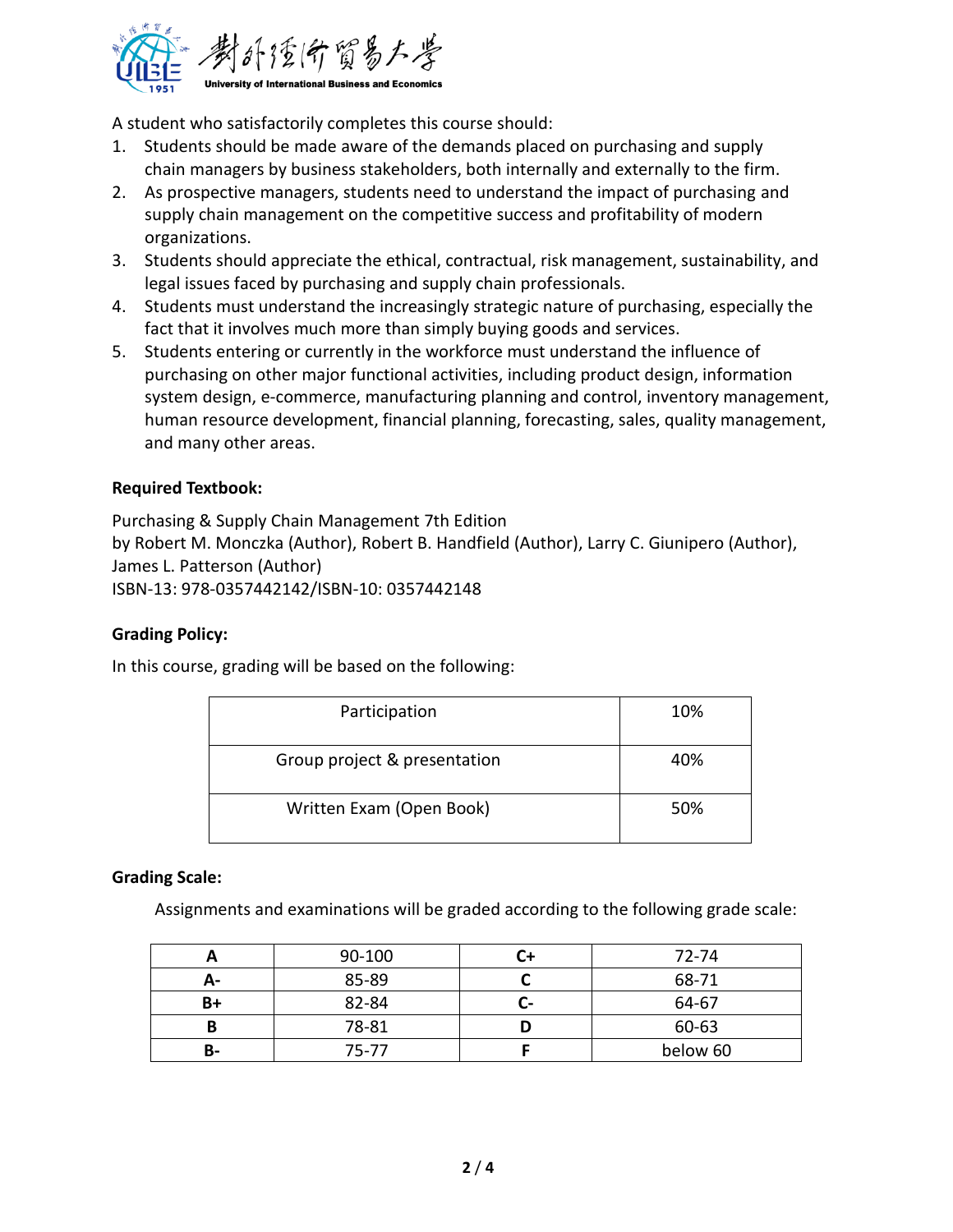

## **Class Rules:**

## COMMUNICATION:

Due to the large volume of daily telephone calls and email, phone calls to the professor can't be returned. Use only jhmi@shmtu.edu.cn in order to contact me by e-mail. When you send me an e-mail, make sure that the subject line is clear. I will only contact students through the e-mail.

## ACADEMIC INTEGRITY:

All exams and assignments (except where team effort is required and as such specified) are to be individual work with no discussion or collaboration with others permitted. In-class assignments may be either individual or group work as directed by me. Students are expected to adhere to the code of conduct as outlined in the University Catalog. Any incidents of academic misconduct such as cheating, plagiarism, copying others' work, or other inappropriate assistance on examinations or the research paper will be treated with zero tolerance and will result in a grade of "F" for the course. The term paper is to be treated identically to an in-class test: the work should be entirely yours (or your team's) with absolutely no outside help or assistance. Breaches of academic integrity may also result in other action being taken by the University.

## DISABILITY:

If you have a disability, as defined by the American with Disabilities Act (ADA), that might impair your performance in this course, please inform me of the disability during the first week of class so that I may take appropriate action.

## **Attendance Policy:**

Present in class for online courses is determined by participation in an "academically related activity," i.e. submission of an assignment, assessment or discussion forum posting. The last day of attendance is the last day a student is academically participating in the online course. Documentation that a student has logged into an online class is not sufficient by itself to demonstrate academic attendance.

## **Course Schedule:**

While this syllabus should provide you with an outline of the course, grading criteria and a tentative schedule, please note that the instructor reserves the right to modify this syllabus and schedule as deemed necessary.

| <b>Date</b>  | Topic                                         | <b>Reading</b> |
|--------------|-----------------------------------------------|----------------|
| Day 1, Mon   | Overview of Course                            | Chapter 1      |
| Day 2, Tues  | Supply Chain Management                       | Chapter 1      |
| Day 3, Wed   | The Procurement Process                       | Chaps. 2,3     |
| Day 4, Thurs | Supply Management Integration for Competitive | Chaps. 4,5     |
|              | Advantage                                     |                |
|              | Purchasing and Supply Management Organization |                |